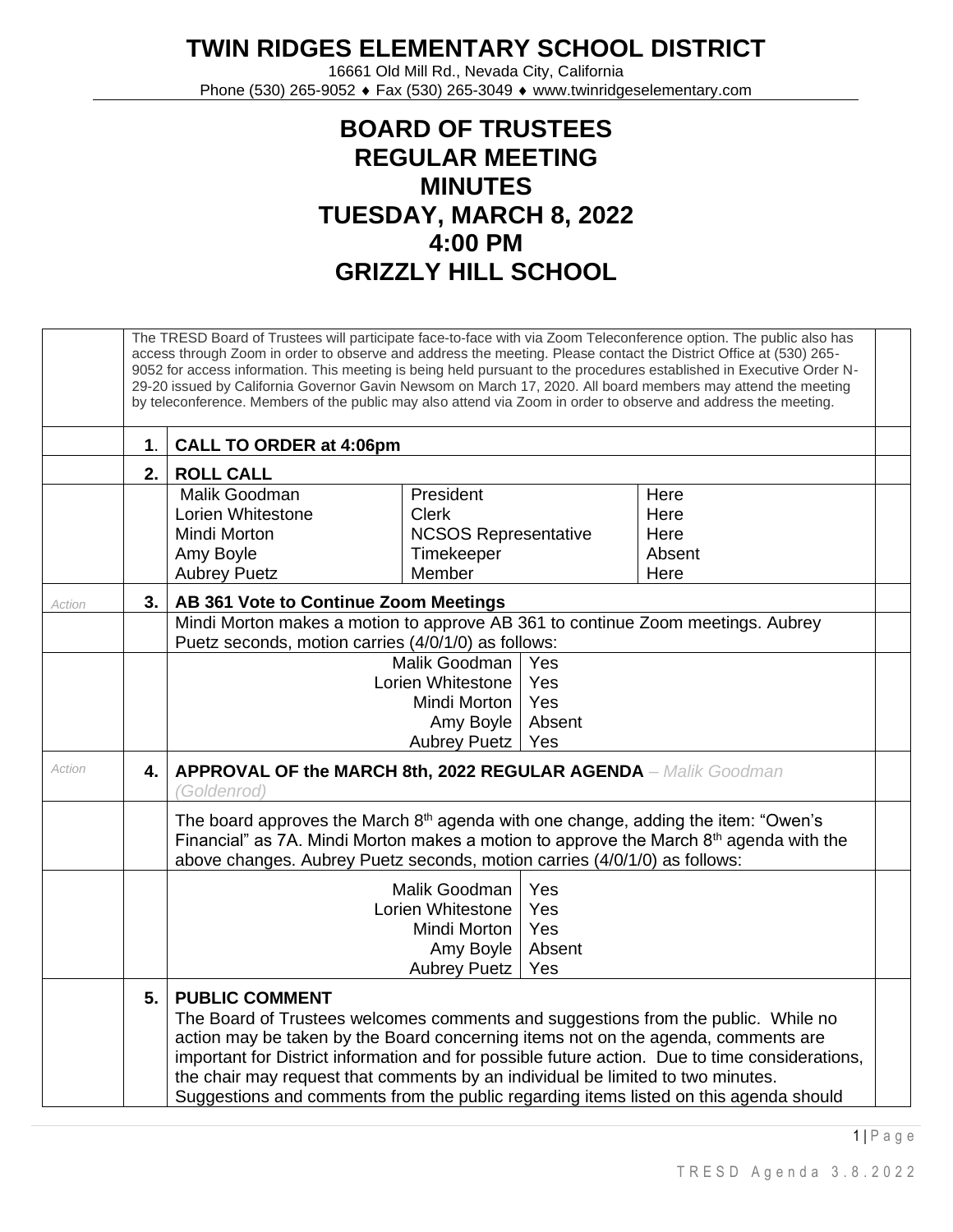|                                                                                                                       |    |    | be raised during the comment period for the specific agenda item. (Education Code<br>35145.5; Bylaw 9322, Government Code 54954.3)                                                                                                                                                                                                                                                                                                                                                                                                                                                                                                                                                                                                                                                                                                                                                                                                                                                                                                                       |      |   |                         |  |   |                 |                 |                |   |              |  |  |   |
|-----------------------------------------------------------------------------------------------------------------------|----|----|----------------------------------------------------------------------------------------------------------------------------------------------------------------------------------------------------------------------------------------------------------------------------------------------------------------------------------------------------------------------------------------------------------------------------------------------------------------------------------------------------------------------------------------------------------------------------------------------------------------------------------------------------------------------------------------------------------------------------------------------------------------------------------------------------------------------------------------------------------------------------------------------------------------------------------------------------------------------------------------------------------------------------------------------------------|------|---|-------------------------|--|---|-----------------|-----------------|----------------|---|--------------|--|--|---|
|                                                                                                                       |    |    | Katrina Mitchell, Grizzly Hill's 6 <sup>th</sup> grade teacher says the teachers have no ability to monitor<br>what the students are doing on their Chromebooks. Recommends Go Guardian as a<br>program. Phil Ruckrich is the 7 <sup>th</sup> and 8 <sup>th</sup> grade teacher at Grizzly Hill and agrees with Mrs.<br>Mitchell, says it creates unnecessary conflicts with students.                                                                                                                                                                                                                                                                                                                                                                                                                                                                                                                                                                                                                                                                   |      |   |                         |  |   |                 |                 |                |   |              |  |  |   |
|                                                                                                                       |    |    | Ed Acosta, head of maintenance at Grizzly Hill School wants the board to know that he has<br>30 years of experience, has redesigned the Grizzly Hill Library, and brings his own tools to<br>work on campus. He feels unfairly treated by management.                                                                                                                                                                                                                                                                                                                                                                                                                                                                                                                                                                                                                                                                                                                                                                                                    |      |   |                         |  |   |                 |                 |                |   |              |  |  |   |
|                                                                                                                       | 6. |    | <b>CONSENT ITEMS.</b> These items are expected to be routine and non-controversial. The<br>Board will act upon them at one time without discussion. Any Board member, staff<br>member or interested party may request that an item be removed from the consent agenda<br>for discussion.                                                                                                                                                                                                                                                                                                                                                                                                                                                                                                                                                                                                                                                                                                                                                                 |      |   |                         |  |   |                 |                 |                |   |              |  |  |   |
| Action                                                                                                                |    | Α. | Approval of the February 8 <sup>th</sup> Regular Board Meeting Minutes (Yellow)                                                                                                                                                                                                                                                                                                                                                                                                                                                                                                                                                                                                                                                                                                                                                                                                                                                                                                                                                                          |      |   |                         |  |   |                 |                 |                |   |              |  |  | B |
| Action                                                                                                                |    | В. | Approval of the February 23rd Budget Workshop Minutes (Yellow)                                                                                                                                                                                                                                                                                                                                                                                                                                                                                                                                                                                                                                                                                                                                                                                                                                                                                                                                                                                           |      |   |                         |  |   |                 |                 |                |   |              |  |  | B |
| Action                                                                                                                |    | C. | Approval of the March 1 <sup>st</sup> Special Board Meeting Minutes (Yellow)                                                                                                                                                                                                                                                                                                                                                                                                                                                                                                                                                                                                                                                                                                                                                                                                                                                                                                                                                                             |      |   |                         |  |   |                 |                 |                |   |              |  |  | B |
| Action                                                                                                                |    | D. | Approval of the February Warrants (Salmon)                                                                                                                                                                                                                                                                                                                                                                                                                                                                                                                                                                                                                                                                                                                                                                                                                                                                                                                                                                                                               |      |   |                         |  |   |                 |                 |                |   |              |  |  | B |
|                                                                                                                       |    |    | Mindi Morton makes the motion to approve the consent items. Aubrey Puetz seconds,<br>motion carries (4/0/1/0) as follows:                                                                                                                                                                                                                                                                                                                                                                                                                                                                                                                                                                                                                                                                                                                                                                                                                                                                                                                                |      |   |                         |  |   |                 |                 |                |   |              |  |  |   |
| Yes<br>Malik Goodman<br>Lorien Whitestone<br>Yes<br>Mindi Morton<br>Yes<br>Amy Boyle<br>Absent<br>Aubrey Puetz<br>Yes |    |    |                                                                                                                                                                                                                                                                                                                                                                                                                                                                                                                                                                                                                                                                                                                                                                                                                                                                                                                                                                                                                                                          |      |   |                         |  |   |                 |                 |                |   |              |  |  |   |
|                                                                                                                       | 7. |    | <b>REPORTS</b>                                                                                                                                                                                                                                                                                                                                                                                                                                                                                                                                                                                                                                                                                                                                                                                                                                                                                                                                                                                                                                           |      |   |                         |  |   |                 |                 |                |   |              |  |  |   |
|                                                                                                                       |    | А. | <b>OWEN'S Financial- Peter Ketchand</b>                                                                                                                                                                                                                                                                                                                                                                                                                                                                                                                                                                                                                                                                                                                                                                                                                                                                                                                                                                                                                  |      |   |                         |  |   |                 |                 |                |   |              |  |  |   |
|                                                                                                                       |    |    | Peter Ketchand believes our investment style is still great, even considering the<br>current events. Will be by at the next board meeting to get signatures.                                                                                                                                                                                                                                                                                                                                                                                                                                                                                                                                                                                                                                                                                                                                                                                                                                                                                             |      |   |                         |  |   |                 |                 |                |   |              |  |  |   |
| Discussion                                                                                                            |    | В. | Family Resource Center Report- Diana Pasquini                                                                                                                                                                                                                                                                                                                                                                                                                                                                                                                                                                                                                                                                                                                                                                                                                                                                                                                                                                                                            |      |   |                         |  |   |                 |                 |                |   |              |  |  |   |
|                                                                                                                       |    |    | 174 individuals picked up food for 450 family members, which set the record for<br>participation in the monthly drive-thru food distribution from the Oak Tree Pantry.<br>They're receiving donations from Masters Market, North San Juan Church, as well as<br>the Food Bank of Nevada County. They're soon receiving regular donations from<br>Mother Truckers and the Country Store as well.<br>Biweekly Playgroup participation is growing. They received a generous donation from<br>a community member of firewood. Weekly adult education classes began on March<br>2 <sup>nd</sup> . Classes are in the Oak Tree Lodge on Wednesday mornings, 9am-noon. Monthly<br>GED testing will be on Tuesdays. Children's free Dance and Creative Movement<br>Classes resumed on March 2 <sup>nd</sup> with 30 preschool through secenth grade students<br>enrolled. Free Adult Yoga classes with Marcy Risque are scheduled to begin on April<br>18 <sup>th</sup> . This is a six week class held in the Oak Tree Lodge on Monday mornings, 9-<br>10:30am. |      |   |                         |  |   |                 |                 |                |   |              |  |  |   |
|                                                                                                                       |    |    |                                                                                                                                                                                                                                                                                                                                                                                                                                                                                                                                                                                                                                                                                                                                                                                                                                                                                                                                                                                                                                                          |      |   |                         |  |   |                 |                 |                |   |              |  |  |   |
| Discussion                                                                                                            |    | C. | Grizzly Hill School Report (87 Students Enrolled)- Melissa Madigan<br>Grade                                                                                                                                                                                                                                                                                                                                                                                                                                                                                                                                                                                                                                                                                                                                                                                                                                                                                                                                                                              | TK/K | 1 | $\overline{\mathbf{2}}$ |  | 4 | $5\phantom{.0}$ | $6\phantom{1}6$ | $\overline{7}$ | 8 | <b>Total</b> |  |  |   |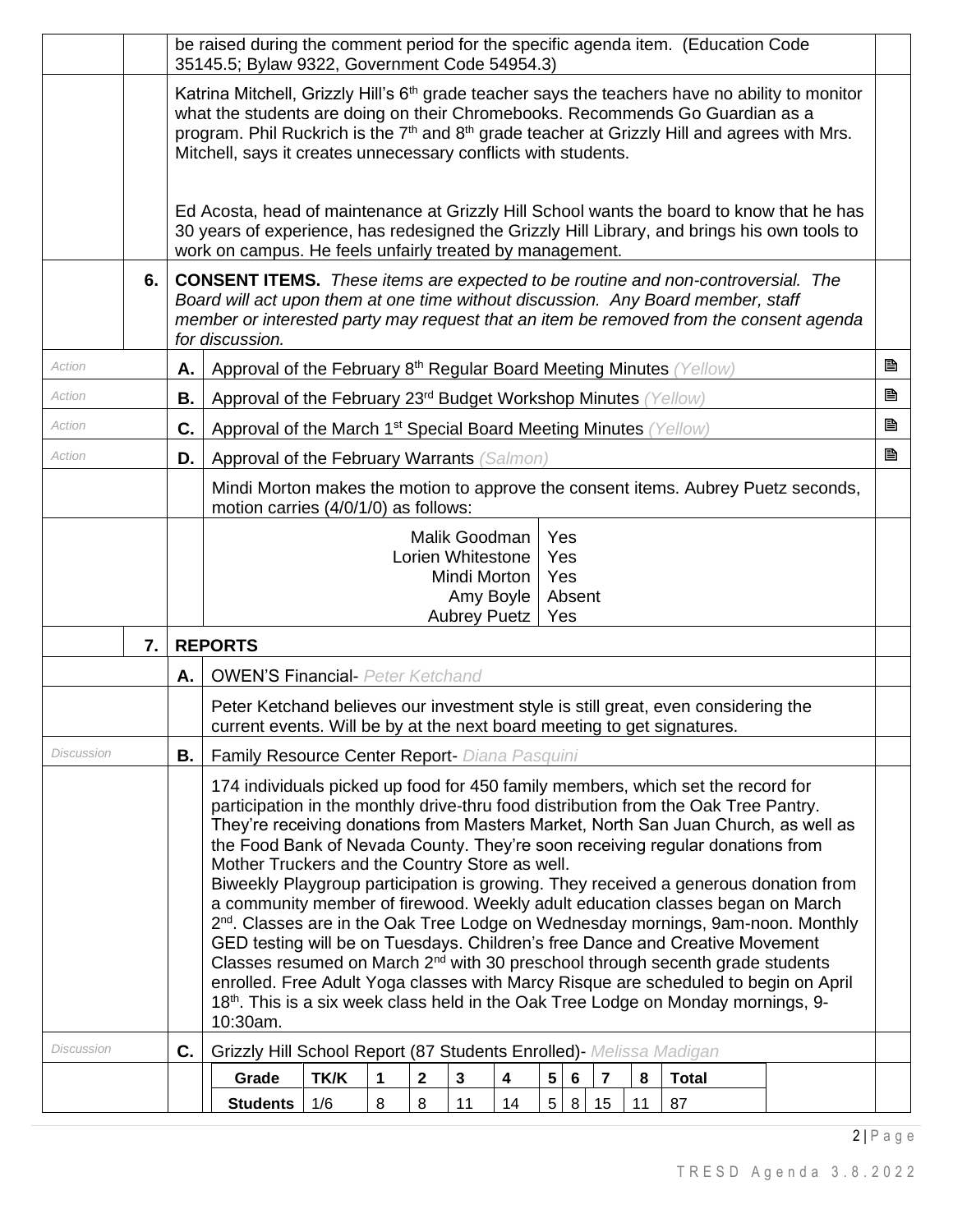|                                      | Enrollment is up 3 students this week. 2 students are from out of state, in 2 <sup>nd</sup> and 8 <sup>th</sup> grade.<br>Monday the 11 <sup>th</sup> , California will make mask mandates in schools optional. They will be optional<br>for students and staff as well. Office staff are going through immunization records since there is<br>no nurse on staff. A date will be added to the governance calendar to review immunization<br>records.                                                                                                                                                                                                                                                                                                             |                                                                                                                                                                                                                                                                                                                                                                                                                                                                             |   |  |  |  |  |  |  |
|--------------------------------------|------------------------------------------------------------------------------------------------------------------------------------------------------------------------------------------------------------------------------------------------------------------------------------------------------------------------------------------------------------------------------------------------------------------------------------------------------------------------------------------------------------------------------------------------------------------------------------------------------------------------------------------------------------------------------------------------------------------------------------------------------------------|-----------------------------------------------------------------------------------------------------------------------------------------------------------------------------------------------------------------------------------------------------------------------------------------------------------------------------------------------------------------------------------------------------------------------------------------------------------------------------|---|--|--|--|--|--|--|
|                                      | Yearbook Committee is seeking donations for the yearbook and selling ad space. $6th$ grade<br>teacher Katrina Mitchell is entering her students in to the science fair. All teachers are happy to<br>participate, each grades have their own projects. Would like to invite parents to see the science<br>fair projects of students. Malik Goodman wants to know if assemblies are a possibility. The<br>PTC will look into assemblies by the 31 <sup>st</sup> . Katrina Mitchell wants to put on a career fair the<br>week of May 1 <sup>st</sup> . She is also bringing her students on a field trip to the San Francisco Academy<br>of Sciences. Mindi Morton would like to advertise the Yearbook ad space and donations on our<br>website and social media. |                                                                                                                                                                                                                                                                                                                                                                                                                                                                             |   |  |  |  |  |  |  |
| Discussion                           | D.                                                                                                                                                                                                                                                                                                                                                                                                                                                                                                                                                                                                                                                                                                                                                               | Washington School Report (6 Students Enrolled)- Adam Pearcy/Melissa Madigan                                                                                                                                                                                                                                                                                                                                                                                                 |   |  |  |  |  |  |  |
|                                      |                                                                                                                                                                                                                                                                                                                                                                                                                                                                                                                                                                                                                                                                                                                                                                  | Grade<br>$\mathbf{2}$<br>$\mathbf{3}$<br>5<br>6<br>8<br><b>Total</b><br>Κ<br>1<br>4<br>7                                                                                                                                                                                                                                                                                                                                                                                    |   |  |  |  |  |  |  |
|                                      |                                                                                                                                                                                                                                                                                                                                                                                                                                                                                                                                                                                                                                                                                                                                                                  | <b>Students</b><br>$\overline{2}$<br>$\mathbf 0$<br>$\mathbf 0$<br>2<br>1<br>0<br>0<br>0<br>6<br>1                                                                                                                                                                                                                                                                                                                                                                          |   |  |  |  |  |  |  |
|                                      |                                                                                                                                                                                                                                                                                                                                                                                                                                                                                                                                                                                                                                                                                                                                                                  | Washington students are coming to Grizzly Hill campus on Wednesday to participate in the<br>book fair. Malik Goodman would like to invite the 8 <sup>th</sup> grader to participate in the Grizzly Hill<br>Science Fair. Adam Pearcy will bring them to campus for the career fair.                                                                                                                                                                                         |   |  |  |  |  |  |  |
| <b>Discussion</b>                    | Е.                                                                                                                                                                                                                                                                                                                                                                                                                                                                                                                                                                                                                                                                                                                                                               | Oak Tree Preschool Report (21 Students Enrolled) - Pam Langley/Melissa Madigan                                                                                                                                                                                                                                                                                                                                                                                              |   |  |  |  |  |  |  |
|                                      |                                                                                                                                                                                                                                                                                                                                                                                                                                                                                                                                                                                                                                                                                                                                                                  | Pam Langley is not in attendance, there's nothing to report.                                                                                                                                                                                                                                                                                                                                                                                                                |   |  |  |  |  |  |  |
| Discussion                           | F.                                                                                                                                                                                                                                                                                                                                                                                                                                                                                                                                                                                                                                                                                                                                                               | Facilities Management Report- Ed Acosta                                                                                                                                                                                                                                                                                                                                                                                                                                     |   |  |  |  |  |  |  |
|                                      |                                                                                                                                                                                                                                                                                                                                                                                                                                                                                                                                                                                                                                                                                                                                                                  | Ed Acosta mentioned previously that he was using his own tools on campus. Mindi<br>Morton would like "Surplus Items" to be on the next agenda. Malik Goodman would<br>like a list of what needs to be done by maintenance throughout the year. He requests<br>that anything that is a maintenance issue be brought to the board ASAP, especially if<br>the cost of repair is expensive. Malik Goodman would like "Plumbing at Oak Tree<br>School" to be on the next agenda. |   |  |  |  |  |  |  |
| Discussion                           | G.                                                                                                                                                                                                                                                                                                                                                                                                                                                                                                                                                                                                                                                                                                                                                               | <b>Board Report- Malik Goodman</b>                                                                                                                                                                                                                                                                                                                                                                                                                                          |   |  |  |  |  |  |  |
|                                      |                                                                                                                                                                                                                                                                                                                                                                                                                                                                                                                                                                                                                                                                                                                                                                  | Malik Goodman requests permanent, safe storage for the records/documents the<br>district is required to keep. Preferably would consolidate these into one room.                                                                                                                                                                                                                                                                                                             |   |  |  |  |  |  |  |
| <b>DISCUSSION/ACTION ITEMS</b><br>8. |                                                                                                                                                                                                                                                                                                                                                                                                                                                                                                                                                                                                                                                                                                                                                                  |                                                                                                                                                                                                                                                                                                                                                                                                                                                                             |   |  |  |  |  |  |  |
| Discussion/Action                    | Α.                                                                                                                                                                                                                                                                                                                                                                                                                                                                                                                                                                                                                                                                                                                                                               | Resolution #22-02 Rescinding Committed Fund Balance For Investment Outside the<br>B<br><b>County Office-</b> Sunshine Bender (White)                                                                                                                                                                                                                                                                                                                                        |   |  |  |  |  |  |  |
|                                      |                                                                                                                                                                                                                                                                                                                                                                                                                                                                                                                                                                                                                                                                                                                                                                  | This resolution was discussed at the Budget Workshop. Mindi Morton moves to<br>approve Resolution #22-02 Rescinding Committed Fund Balance For Investment<br>Outside the County Office. Aubrey Puetz seconds, motion carries (4/0/1/0) with a roll<br>call vote as follows:                                                                                                                                                                                                 |   |  |  |  |  |  |  |
|                                      |                                                                                                                                                                                                                                                                                                                                                                                                                                                                                                                                                                                                                                                                                                                                                                  | Malik Goodman<br>Yes<br>Lorien Whitestone<br>Yes<br>Mindi Morton<br>Yes<br>Amy Boyle<br>Absent<br><b>Aubrey Puetz</b><br>Yes                                                                                                                                                                                                                                                                                                                                                |   |  |  |  |  |  |  |
| <i>Discussion/Action</i>             | В.                                                                                                                                                                                                                                                                                                                                                                                                                                                                                                                                                                                                                                                                                                                                                               | Resolution #22-05 Designation of a Representative and an Alternate to the School's<br>Insurance Group Joint Powers Board- Sunshine Bender (White)                                                                                                                                                                                                                                                                                                                           | B |  |  |  |  |  |  |
|                                      |                                                                                                                                                                                                                                                                                                                                                                                                                                                                                                                                                                                                                                                                                                                                                                  | Mindi Morton moves to approve Resolution #33-05 Designation of a Representative<br>and an Alternate to the School's Insurance Group Joint Powers Board, Aubrey Puetz<br>seconds. Motion carries (4/0/1/0) with a roll call vote as follows:                                                                                                                                                                                                                                 |   |  |  |  |  |  |  |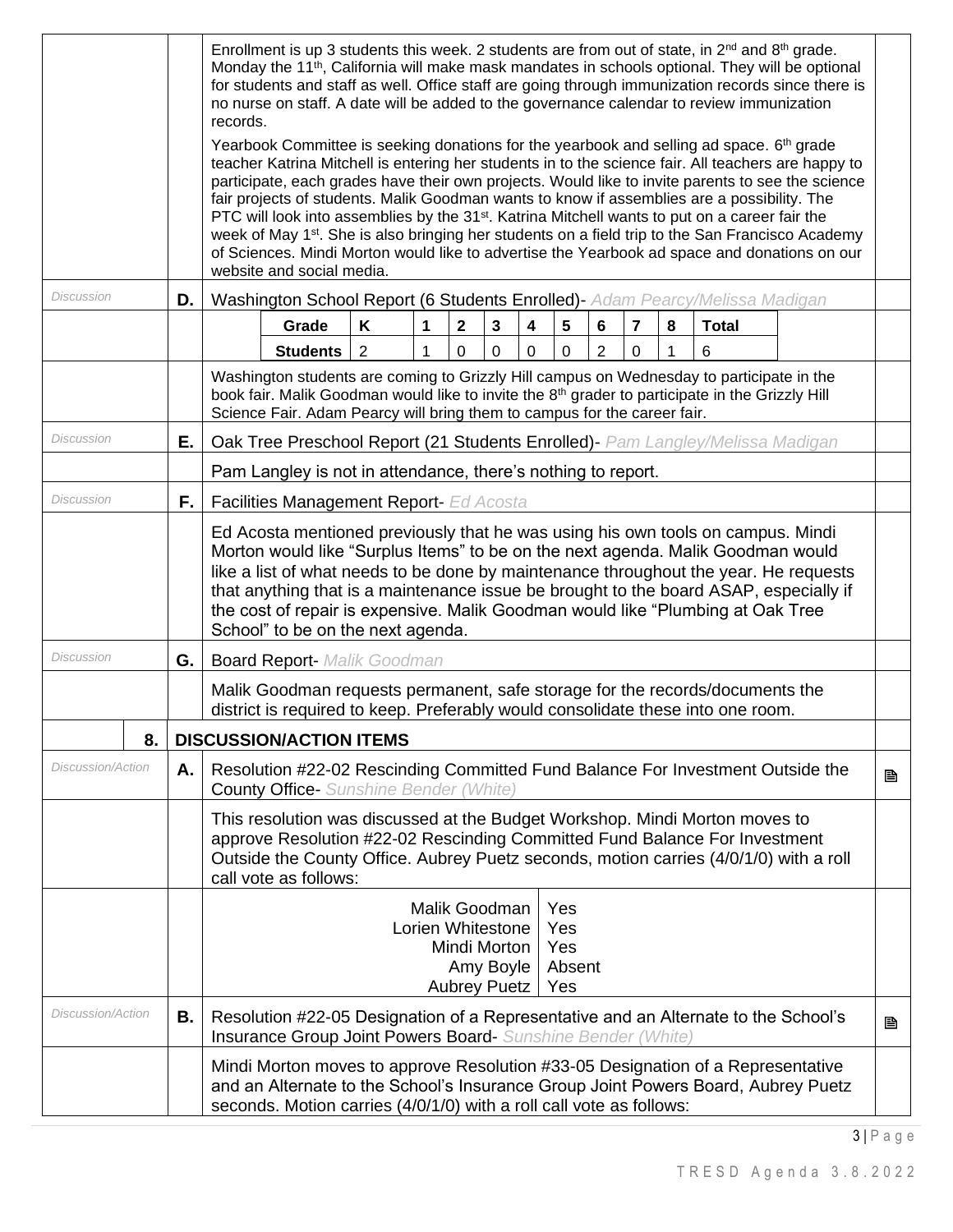|                          |    | Yes<br>Malik Goodman<br>Lorien Whitestone<br>Yes<br>Mindi Morton<br>Yes<br>Amy Boyle<br>Absent<br><b>Aubrey Puetz</b><br>Yes                                                                                                                                                                                                                                                                                                                                                                                                                                                                                                                                                          |  |  |  |  |  |
|--------------------------|----|---------------------------------------------------------------------------------------------------------------------------------------------------------------------------------------------------------------------------------------------------------------------------------------------------------------------------------------------------------------------------------------------------------------------------------------------------------------------------------------------------------------------------------------------------------------------------------------------------------------------------------------------------------------------------------------|--|--|--|--|--|
| <b>Discussion/Action</b> | C. | Athletic Instructor for the 2022 School Year- Melissa Madigan                                                                                                                                                                                                                                                                                                                                                                                                                                                                                                                                                                                                                         |  |  |  |  |  |
|                          |    | Malik Goodman wants to know if the stipend is still in place for certificated or classified<br>employees interested in the athletic instructor position. This would be a stipend per<br>sport. Malik Goodman would like to offer this position to existing staff. He would like to<br>see a sports camp/program created. He requests that staff have a copy of their<br>teacher handbook, with the stipend for sports available and included, for staff to then<br>review and respond to if they're interested. The board can then proceed with hiring an<br>athletic instructor after receiving the responses from staff.                                                            |  |  |  |  |  |
| <b>Discussion/Action</b> | D. | <b>Curriculum Adoption- Melissa Madigan</b>                                                                                                                                                                                                                                                                                                                                                                                                                                                                                                                                                                                                                                           |  |  |  |  |  |
|                          |    | After curriculum discussion, the board requests that supplemental instructional<br>material be on the governance calendar to be reviewed on an annual basis. Mindi<br>Morton makes a motion to adopt Reveal Math, Inspire Science, and Impact Social<br>Studies. Aubrey Puetz seconds, motion carries (4/0/1/0) as follows:                                                                                                                                                                                                                                                                                                                                                           |  |  |  |  |  |
|                          |    | Malik Goodman<br>Yes<br>Lorien Whitestone<br>Yes<br>Mindi Morton<br>Yes<br>Amy Boyle<br>Absent<br><b>Aubrey Puetz</b><br>Yes                                                                                                                                                                                                                                                                                                                                                                                                                                                                                                                                                          |  |  |  |  |  |
| <i>Discussion/Action</i> | Ε. | <b>Comprehensive Safety Plan-</b> Freya Johnson                                                                                                                                                                                                                                                                                                                                                                                                                                                                                                                                                                                                                                       |  |  |  |  |  |
|                          |    | Freya Johnson passed out the comprehensive safety plan at the previous board<br>meeting for review. Mindi Morton requests that evacuation site maps be placed in<br>every classroom. These site maps should be accessible to young students. These site<br>maps (for both Grizzly Hill and Little Acorns Campus) will be provided during the<br>regular board meeting in May. The board requests that the safety committee be<br>formed in September 2022. The forming of this committee will be on the governance<br>calendar in September. Mindi Morton makes a motion to approve the comprehensive<br>safety plan, Lorien Whitestone seconds, motion carries (4/0/1/0) as follows: |  |  |  |  |  |
|                          |    | Malik Goodman<br>Yes<br>Lorien Whitestone<br>Yes<br>Mindi Morton<br>Yes<br>Amy Boyle<br>Absent<br><b>Aubrey Puetz</b><br>Yes                                                                                                                                                                                                                                                                                                                                                                                                                                                                                                                                                          |  |  |  |  |  |
| Discussion/Action        | F. | B<br>Certificated Layoff Notices (1.0 FTE) - Melissa Madigan (White)                                                                                                                                                                                                                                                                                                                                                                                                                                                                                                                                                                                                                  |  |  |  |  |  |
|                          |    | Items moved to closed session discussion.                                                                                                                                                                                                                                                                                                                                                                                                                                                                                                                                                                                                                                             |  |  |  |  |  |
| <b>Discussion/Action</b> | G. | B<br>Classified Layoff Notices (5.2 FTE) - Melissa Madigan (White)                                                                                                                                                                                                                                                                                                                                                                                                                                                                                                                                                                                                                    |  |  |  |  |  |
|                          |    | Items moved to closed session discussion.                                                                                                                                                                                                                                                                                                                                                                                                                                                                                                                                                                                                                                             |  |  |  |  |  |
| <i>Discussion/Action</i> | Н. | Approve 2021/2022 Budget Revision Number Two and Second Period Interim Report-<br>B<br>Darlene Waddle (Mint)                                                                                                                                                                                                                                                                                                                                                                                                                                                                                                                                                                          |  |  |  |  |  |
|                          |    | Darlene Waddle presented the 2021/2022 Budget Revision Number Two and Second<br>Period Interim Report. The updated property tax revenue projection shows and<br>increase of \$37,000 in Federal revenue. State revenus increased by \$67,000. The<br>board requests that this item be placed on the May agenda to discuss this increase in                                                                                                                                                                                                                                                                                                                                            |  |  |  |  |  |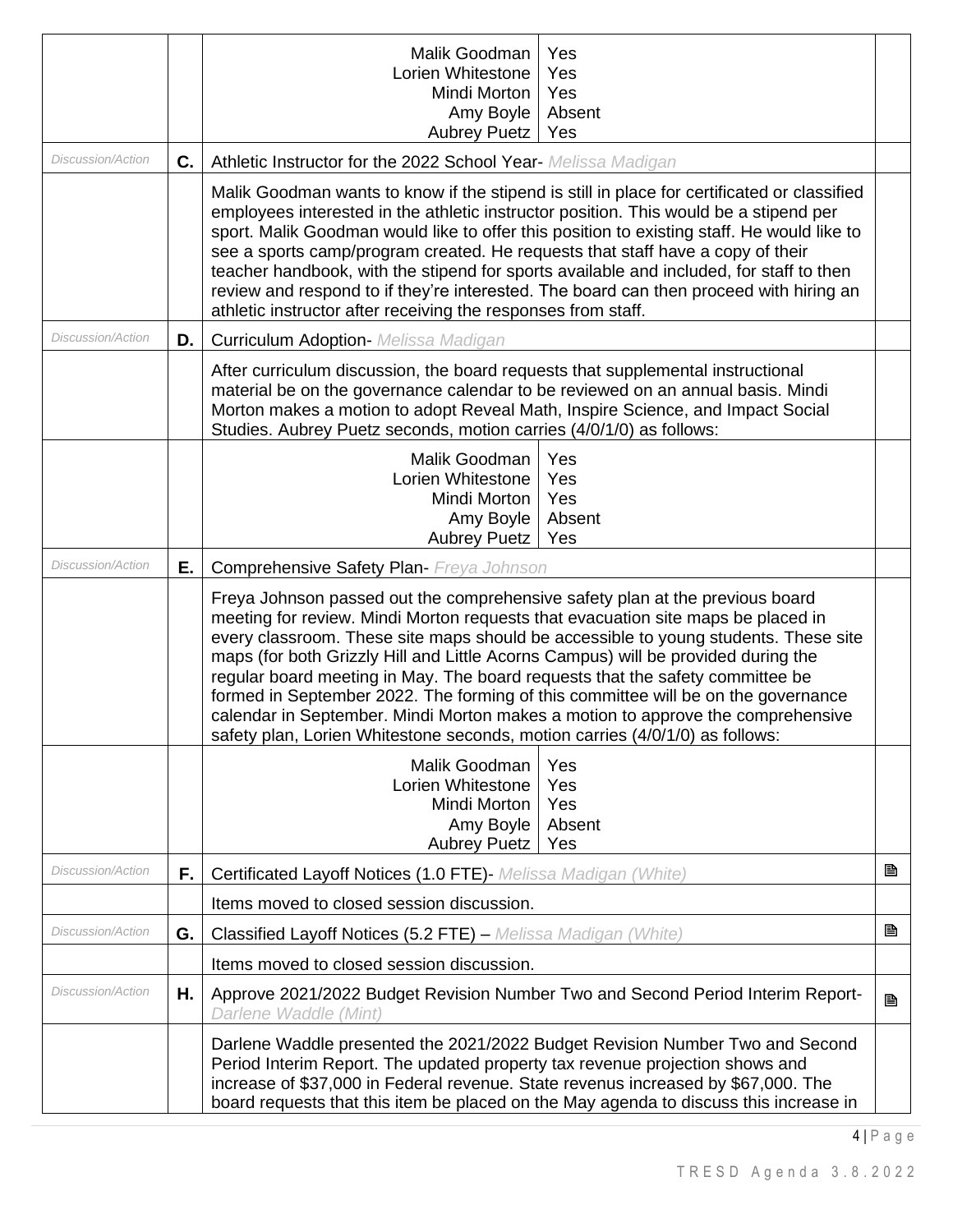|                                                                                                                                                                              |                                                                                                |    | funding. The potential multiyear projection with the repurposing of Washington School,<br>changes to administration and special education, positions and reduction of classified<br>staff reduce the projected deficit by \$300,000 each year. Mindi Morton makes a<br>motion to approve the 2021/2022 Budget Revision Number Two and Second Period<br>Interim Report. Aubrey Puetz seconds, motion carries (4/0/1/0) as follows:                                                                                                                                                                                                                                                                          |  |  |  |  |  |
|------------------------------------------------------------------------------------------------------------------------------------------------------------------------------|------------------------------------------------------------------------------------------------|----|------------------------------------------------------------------------------------------------------------------------------------------------------------------------------------------------------------------------------------------------------------------------------------------------------------------------------------------------------------------------------------------------------------------------------------------------------------------------------------------------------------------------------------------------------------------------------------------------------------------------------------------------------------------------------------------------------------|--|--|--|--|--|
|                                                                                                                                                                              | Yes<br>Malik Goodman<br>Lorien Whitestone<br>Yes<br>Mindi Morton<br>Yes<br>Amy Boyle<br>Absent |    | <b>Aubrey Puetz</b><br>Yes                                                                                                                                                                                                                                                                                                                                                                                                                                                                                                                                                                                                                                                                                 |  |  |  |  |  |
| Discussion/Action                                                                                                                                                            |                                                                                                | ı. | <b>Field Trips-</b> Malik Goodman/Staff                                                                                                                                                                                                                                                                                                                                                                                                                                                                                                                                                                                                                                                                    |  |  |  |  |  |
|                                                                                                                                                                              |                                                                                                |    | Phil Ruckrich and Katrina Mitchell presented their future field trips that are planned for<br>their classes. Phil Ruckrich would like to plan two nights in San Francisco at the Youth<br>Hostel at Fisherman's Warf. The trip will include a visit to Academy of Sciences along<br>with a 5 1/2 boat ride to Angel Island and Alcatraz. Will propose a budget in the future<br>that includes the price of renting a van etc. This would cost approximately \$2,500-<br>\$2,700 for 30 students to spend the night at the Youth Hostel. The science museum<br>would be under \$400. Mindi Morton moves to approve and fund this field trip to San<br>Francisco, Aubrey Puetz seconds (4/0/1/0) as follows: |  |  |  |  |  |
|                                                                                                                                                                              |                                                                                                |    | Malik Goodman<br>Yes<br>Lorien Whitestone<br>Yes<br>Mindi Morton<br>Yes<br>Absent<br>Amy Boyle<br><b>Aubrey PUetz</b><br>Yes                                                                                                                                                                                                                                                                                                                                                                                                                                                                                                                                                                               |  |  |  |  |  |
| <b>Discussion/Action</b>                                                                                                                                                     |                                                                                                | J. | <b>LCAP Update-</b> Melissa Madigan                                                                                                                                                                                                                                                                                                                                                                                                                                                                                                                                                                                                                                                                        |  |  |  |  |  |
|                                                                                                                                                                              |                                                                                                |    | No update for today's meeting.                                                                                                                                                                                                                                                                                                                                                                                                                                                                                                                                                                                                                                                                             |  |  |  |  |  |
| Discussion/Action                                                                                                                                                            |                                                                                                | Κ. | <b>CSEA Update- Erin Riley</b>                                                                                                                                                                                                                                                                                                                                                                                                                                                                                                                                                                                                                                                                             |  |  |  |  |  |
|                                                                                                                                                                              |                                                                                                |    | No update for today's meeting.                                                                                                                                                                                                                                                                                                                                                                                                                                                                                                                                                                                                                                                                             |  |  |  |  |  |
| Discussion/Action                                                                                                                                                            |                                                                                                | L. | <b>TRTA Update- Tiffany Caughey</b>                                                                                                                                                                                                                                                                                                                                                                                                                                                                                                                                                                                                                                                                        |  |  |  |  |  |
|                                                                                                                                                                              |                                                                                                |    | Impasse meeting with mediator occurred. April or May will be the general time for<br>finalization, not a deadline for expiration but a commitment to sign.                                                                                                                                                                                                                                                                                                                                                                                                                                                                                                                                                 |  |  |  |  |  |
|                                                                                                                                                                              | 9.                                                                                             |    | <b>PUBLIC COMMENT ON CLOSED SESSION ITEMS - Malik Goodman</b>                                                                                                                                                                                                                                                                                                                                                                                                                                                                                                                                                                                                                                              |  |  |  |  |  |
|                                                                                                                                                                              |                                                                                                |    | Roo Cantada has been attending her weekly appointments per board request.                                                                                                                                                                                                                                                                                                                                                                                                                                                                                                                                                                                                                                  |  |  |  |  |  |
|                                                                                                                                                                              | 10.                                                                                            |    | <b>CLOSED SESSION at 7:09pm</b>                                                                                                                                                                                                                                                                                                                                                                                                                                                                                                                                                                                                                                                                            |  |  |  |  |  |
| Discussion/Action                                                                                                                                                            |                                                                                                | А. | Public Employee Discipline/Dismissal/Release (Government Code § 54957(b))                                                                                                                                                                                                                                                                                                                                                                                                                                                                                                                                                                                                                                  |  |  |  |  |  |
| <b>Discussion/Action</b><br>Conference with Labor Negotiator (Government Code § 54957.6). Employee<br>В.<br>Organizations: CSEA and TRTA. Agency Negotiator: Melissa Madigan |                                                                                                |    |                                                                                                                                                                                                                                                                                                                                                                                                                                                                                                                                                                                                                                                                                                            |  |  |  |  |  |
|                                                                                                                                                                              | 11.                                                                                            |    | <b>RECESS /RECONVENE - Report Out on Closed Session</b> - Malik Goodman                                                                                                                                                                                                                                                                                                                                                                                                                                                                                                                                                                                                                                    |  |  |  |  |  |
|                                                                                                                                                                              |                                                                                                | Α. | Reportable Action Taken Regarding Public Employee Discipline/Dismissal/Release<br>(Government Code § 54957(b))                                                                                                                                                                                                                                                                                                                                                                                                                                                                                                                                                                                             |  |  |  |  |  |
|                                                                                                                                                                              |                                                                                                |    | Reportable action taken: The board reinstated the Grizzly Hill Librarian.                                                                                                                                                                                                                                                                                                                                                                                                                                                                                                                                                                                                                                  |  |  |  |  |  |
|                                                                                                                                                                              |                                                                                                | В. | Conference with Labor Negotiator (Government Code § 54957.6). Employee<br>Organizations: CSEA and TRTA. Agency Negotiator: Melissa Madigan                                                                                                                                                                                                                                                                                                                                                                                                                                                                                                                                                                 |  |  |  |  |  |